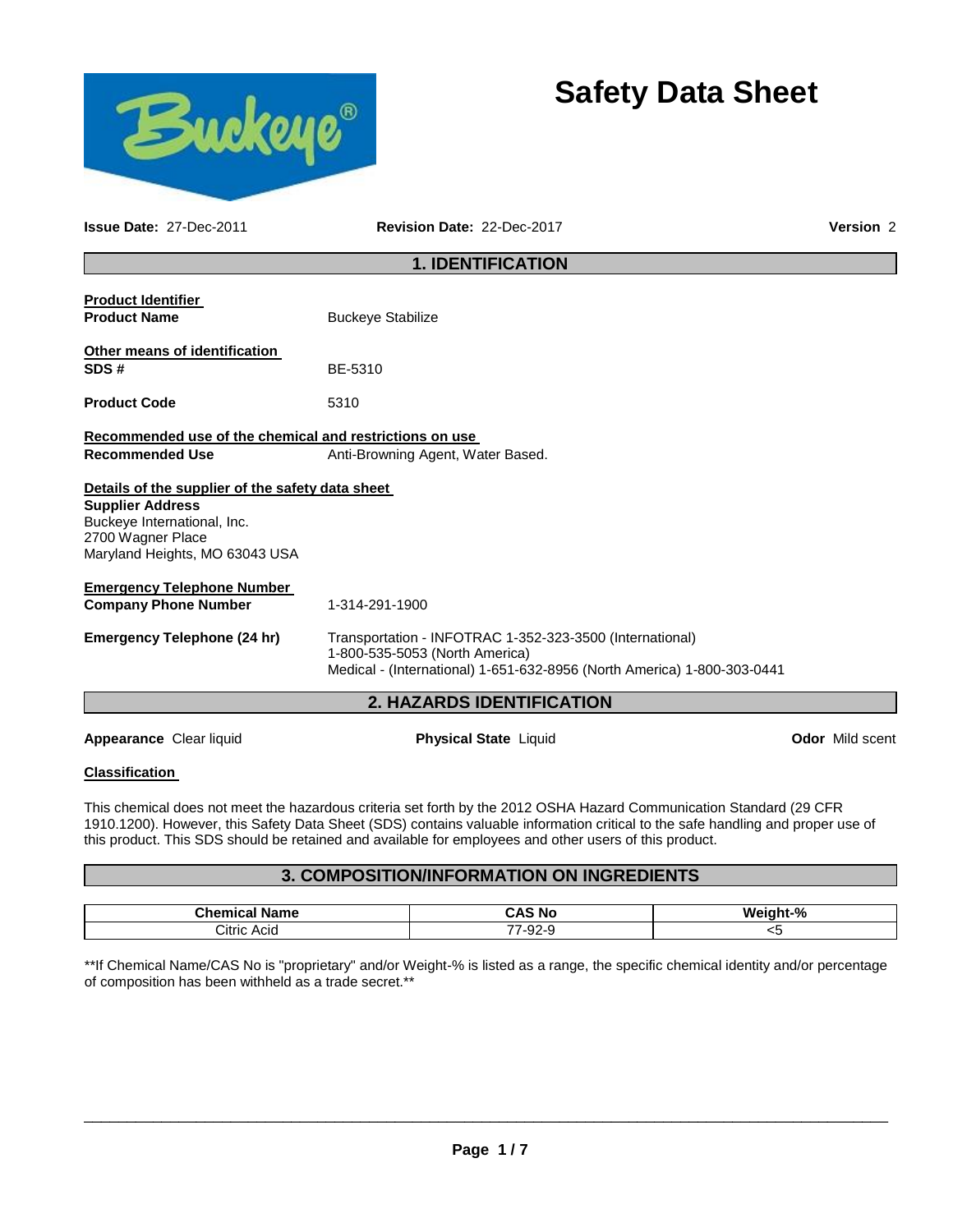## \_\_\_\_\_\_\_\_\_\_\_\_\_\_\_\_\_\_\_\_\_\_\_\_\_\_\_\_\_\_\_\_\_\_\_\_\_\_\_\_\_\_\_\_\_\_\_\_\_\_\_\_\_\_\_\_\_\_\_\_\_\_\_\_\_\_\_\_\_\_\_\_\_\_\_\_\_\_\_\_\_\_\_\_\_\_\_\_\_\_\_\_\_ **4. FIRST-AID MEASURES**

## **First Aid Measures**

| <b>General Advice</b>                                                      | Provide this SDS to medical personnel for treatment.                                     |  |
|----------------------------------------------------------------------------|------------------------------------------------------------------------------------------|--|
| <b>Eye Contact</b>                                                         | Rinse immediately with plenty of water, also under the eyelids, for at least 15 minutes. |  |
| <b>Skin Contact</b>                                                        | Wash off immediately with plenty of water for at least 15 minutes.                       |  |
| <b>Inhalation</b>                                                          | Remove to fresh air.                                                                     |  |
| Ingestion                                                                  | Clean mouth with water and drink afterwards plenty of water.                             |  |
| <b>Most important symptoms and effects</b>                                 |                                                                                          |  |
| <b>Symptoms</b>                                                            | May cause eye and skin irritation.                                                       |  |
| Indication of any immediate medical attention and special treatment needed |                                                                                          |  |
| <b>Notes to Physician</b>                                                  | Treat symptomatically.                                                                   |  |
| <b>5. FIRE-FIGHTING MEASURES</b>                                           |                                                                                          |  |

#### **Suitable Extinguishing Media**

Use extinguishing measures that are appropriate to local circumstances and the surrounding environment.

**Unsuitable Extinguishing Media** Not determined.

#### **Specific Hazards Arising from the Chemical**

Not determined.

**Hazardous Combustion Products** Carbon oxides.

#### **Protective equipment and precautions for firefighters**

As in any fire, wear self-contained breathing apparatus pressure-demand, MSHA/NIOSH (approved or equivalent) and full protective gear.

# **6. ACCIDENTAL RELEASE MEASURES**

## **Personal precautions, protective equipment and emergency procedures**

| <b>Personal Precautions</b>                          | Use personal protective equipment as required.        |  |
|------------------------------------------------------|-------------------------------------------------------|--|
| <b>Environmental Precautions</b>                     | See Section 12 for additional Ecological Information. |  |
| Methods and material for containment and cleaning up |                                                       |  |

**Methods for Containment** Prevent further leakage or spillage if safe to do so.

**Methods for Clean-Up** Dilute with large amount of water. Pick up with mops into a plastic bucket. Wash area with an alkaline detergent,followed by a clear water rinse. Allow floor to dry before allowing traffic.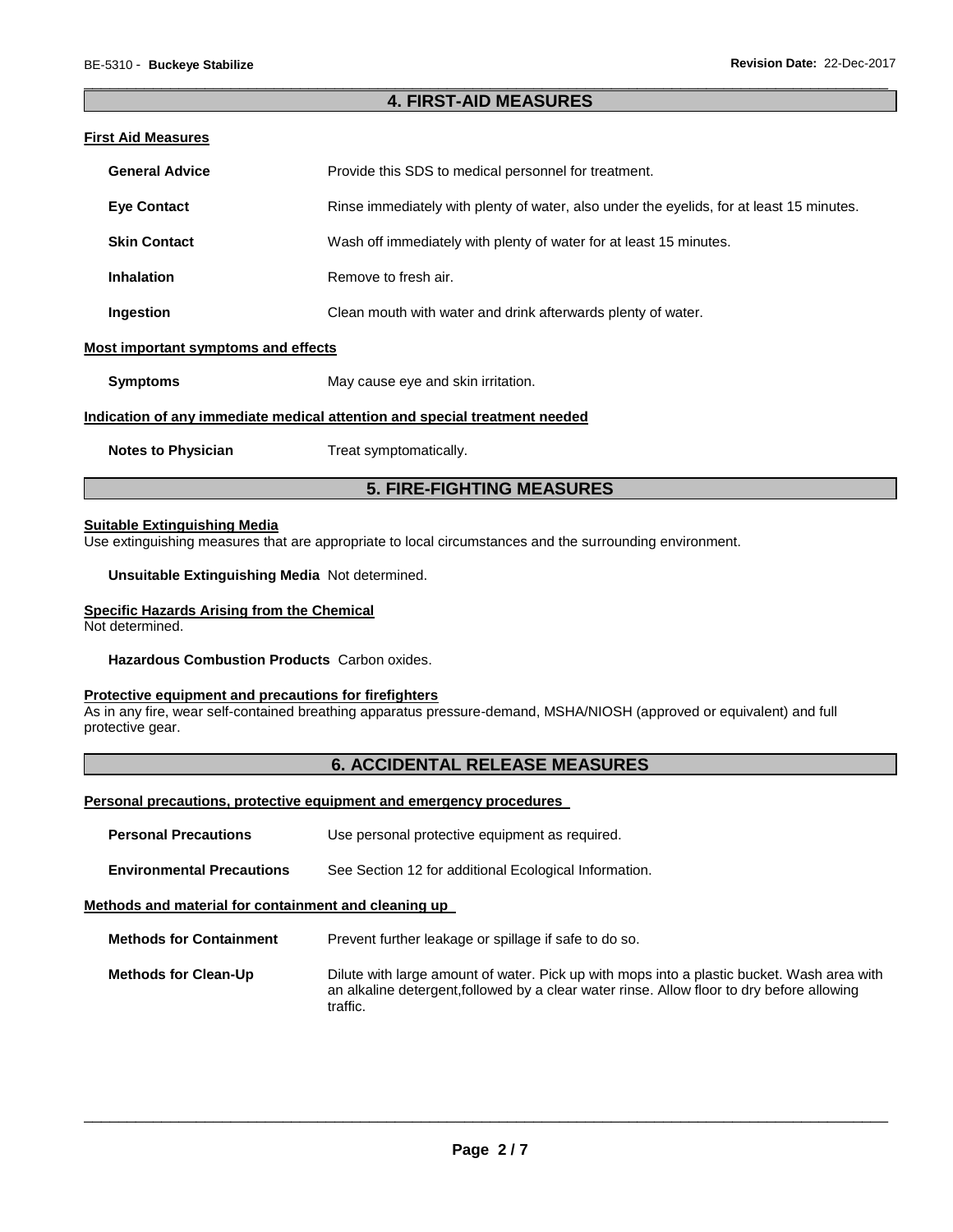## \_\_\_\_\_\_\_\_\_\_\_\_\_\_\_\_\_\_\_\_\_\_\_\_\_\_\_\_\_\_\_\_\_\_\_\_\_\_\_\_\_\_\_\_\_\_\_\_\_\_\_\_\_\_\_\_\_\_\_\_\_\_\_\_\_\_\_\_\_\_\_\_\_\_\_\_\_\_\_\_\_\_\_\_\_\_\_\_\_\_\_\_\_ **7. HANDLING AND STORAGE**

## **Precautions for safe handling**

| Advice on Safe Handling | Handle in accordance with good industrial hygiene and safety practice. Avoid contact with |
|-------------------------|-------------------------------------------------------------------------------------------|
|                         | skin, eyes or clothing. Wash face, hands, and any exposed skin thoroughly after handling. |

### **Conditions for safe storage, including any incompatibilities**

| <b>Storage Conditions</b>     | Keep container tightly closed and store in a cool, dry and well-ventilated place. Store away<br>from incompatible materials. |
|-------------------------------|------------------------------------------------------------------------------------------------------------------------------|
| <b>Incompatible Materials</b> | Do not mix with chlorinated detergents (bleach). Caustics. Metals.                                                           |

# **8. EXPOSURE CONTROLS/PERSONAL PROTECTION**

## **Exposure Guidelines**

| <b>Chemical Name</b> | <b>ACGIH TLV</b> | <b>OSHA PEL</b>       | <b>NIOSH IDLH</b> |
|----------------------|------------------|-----------------------|-------------------|
| Citric Acid          |                  | 15 mg / m $3$ (Total) |                   |
| 77-92-9              |                  |                       |                   |

## **Appropriate engineering controls**

| <b>Engineering Controls</b>     | Apply technical measures to comply with the occupational exposure limits.                                                           |  |
|---------------------------------|-------------------------------------------------------------------------------------------------------------------------------------|--|
|                                 | Individual protection measures, such as personal protective equipment                                                               |  |
| <b>Eye/Face Protection</b>      | Use safety glasses or chemical splash goggles. Refer to 29 CFR 1910.133 for eye and face<br>protection regulations.                 |  |
| <b>Skin and Body Protection</b> | Wear rubber gloves or other impervious gloves. Refer to 29 CFR 1910.138 for appropriate<br>skin and body protection.                |  |
| <b>Respiratory Protection</b>   | No protective equipment is needed under normal use conditions. Refer to 29 CFR 1910.134<br>for respiratory protection requirements. |  |
|                                 | Conoral Hygione Considerations Handle in accordance with good industrial hygione and safety practice. Wash face, bands              |  |

**General Hygiene Considerations** Handle in accordance with good industrial hygiene and safety practice. Wash face, hands and any exposed skin thoroughly after handling.

# **9. PHYSICAL AND CHEMICAL PROPERTIES**

## **Information on basic physical and chemical properties**

| <b>Physical State</b><br>Appearance<br>Color                                                                                                                                                                                                                   | Liquid<br>Clear liquid<br>Clear                                                                                                            | Odor<br><b>Odor Threshold</b> | Mild scent<br>Not determined |
|----------------------------------------------------------------------------------------------------------------------------------------------------------------------------------------------------------------------------------------------------------------|--------------------------------------------------------------------------------------------------------------------------------------------|-------------------------------|------------------------------|
| <b>Property</b><br>рH                                                                                                                                                                                                                                          | <b>Values</b><br>pH (Conc.) 2.4 +/- 0.4 (1:32 Dilution)<br>$3.1 +/- 0.5$                                                                   | Remarks • Method              |                              |
| <b>Melting Point/Freezing Point</b><br><b>Boiling Point/Boiling Range</b><br><b>Flash Point</b><br><b>Evaporation Rate</b><br><b>Flammability (Solid, Gas)</b><br><b>Upper Flammability Limits</b><br><b>Lower Flammability Limit</b><br><b>Vapor Pressure</b> | Not determined<br>100 °C / 212 °F<br>Not determined<br>1.0<br>Liquid- Not Applicable<br>Not determined<br>Not determined<br>Not determined | (Water = 1)                   |                              |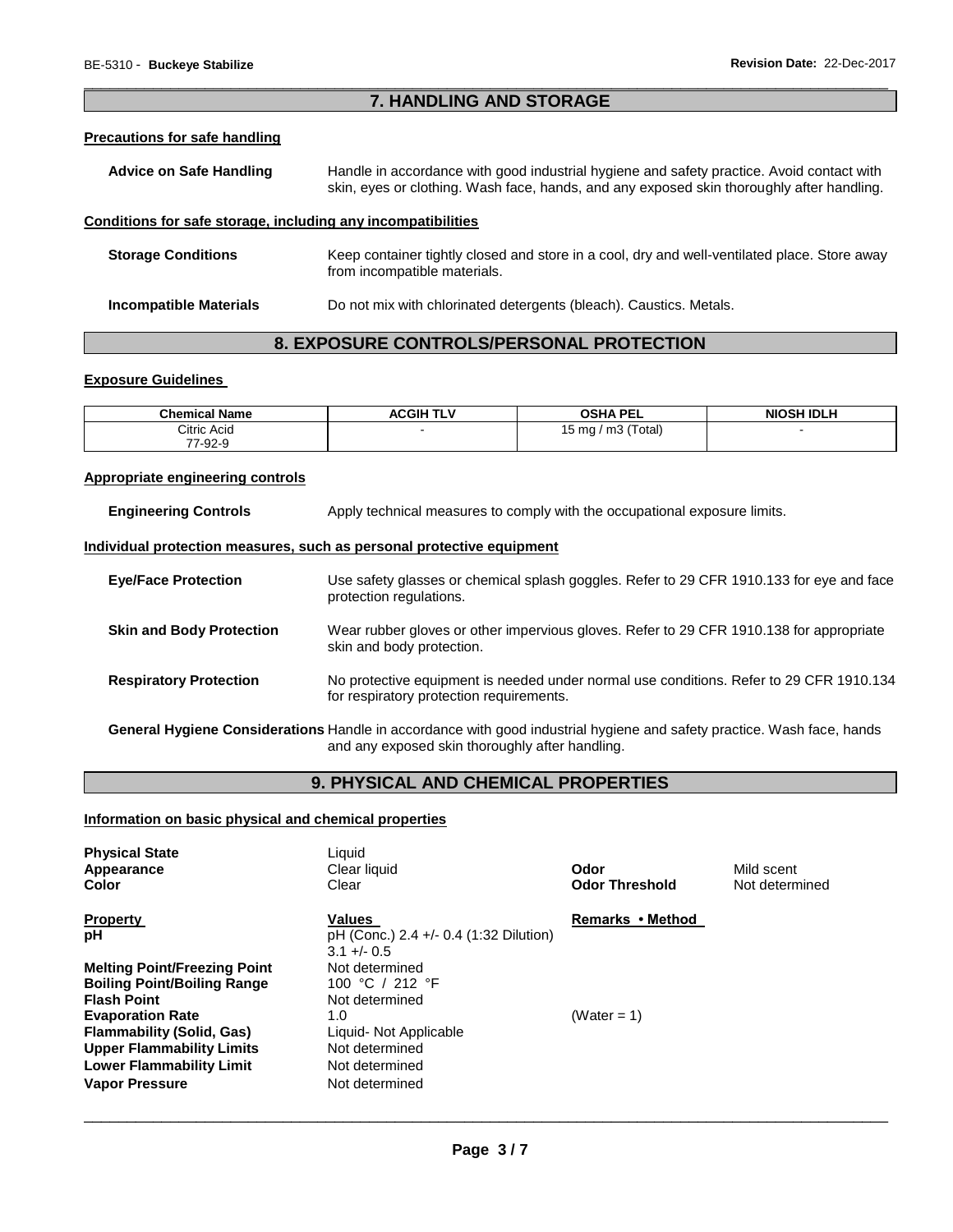| Not determined          |
|-------------------------|
| 1.01                    |
| Infinite                |
| Not determined          |
| Not determined          |
| Not determined          |
| Not determined          |
| Not determined          |
| Not determined          |
| Not determined          |
| Not determined          |
| % Volatile by weight 98 |
|                         |

# **10. STABILITY AND REACTIVITY**

\_\_\_\_\_\_\_\_\_\_\_\_\_\_\_\_\_\_\_\_\_\_\_\_\_\_\_\_\_\_\_\_\_\_\_\_\_\_\_\_\_\_\_\_\_\_\_\_\_\_\_\_\_\_\_\_\_\_\_\_\_\_\_\_\_\_\_\_\_\_\_\_\_\_\_\_\_\_\_\_\_\_\_\_\_\_\_\_\_\_\_\_\_

## **Reactivity**

Not reactive under normal conditions.

#### **Chemical Stability**

Stable under recommended storage conditions.

## **Possibility of Hazardous Reactions**

None under normal processing.

**Hazardous Polymerization** Hazardous polymerization does not occur.

## **Conditions to Avoid**

Keep out of reach of children.

#### **Incompatible Materials**

Do not mix with chlorinated detergents (bleach). Caustics. Metals.

## **Hazardous Decomposition Products**

Carbon oxides.

# **11. TOXICOLOGICAL INFORMATION**

## **Information on likely routes of exposure**

| <b>Product Information</b> |                          |
|----------------------------|--------------------------|
| <b>Eve Contact</b>         | Avoid contact with eyes. |
| <b>Skin Contact</b>        | Avoid contact with skin. |
| <b>Inhalation</b>          | Do not inhale.           |
| <b>Ingestion</b>           | Do not ingest.           |

## **Component Information**

| <b>Chemical Name</b> | <b>LD50</b><br>Oral | Dermal LD50 | <b>LC50</b><br>nhalation |
|----------------------|---------------------|-------------|--------------------------|
| Citric Acid          | Rat<br>= 3000 mg/kg |             |                          |
| 77-92-9              |                     |             |                          |

#### **Information on physical, chemical and toxicological effects**

**Symptoms** Please see section 4 of this SDS for symptoms.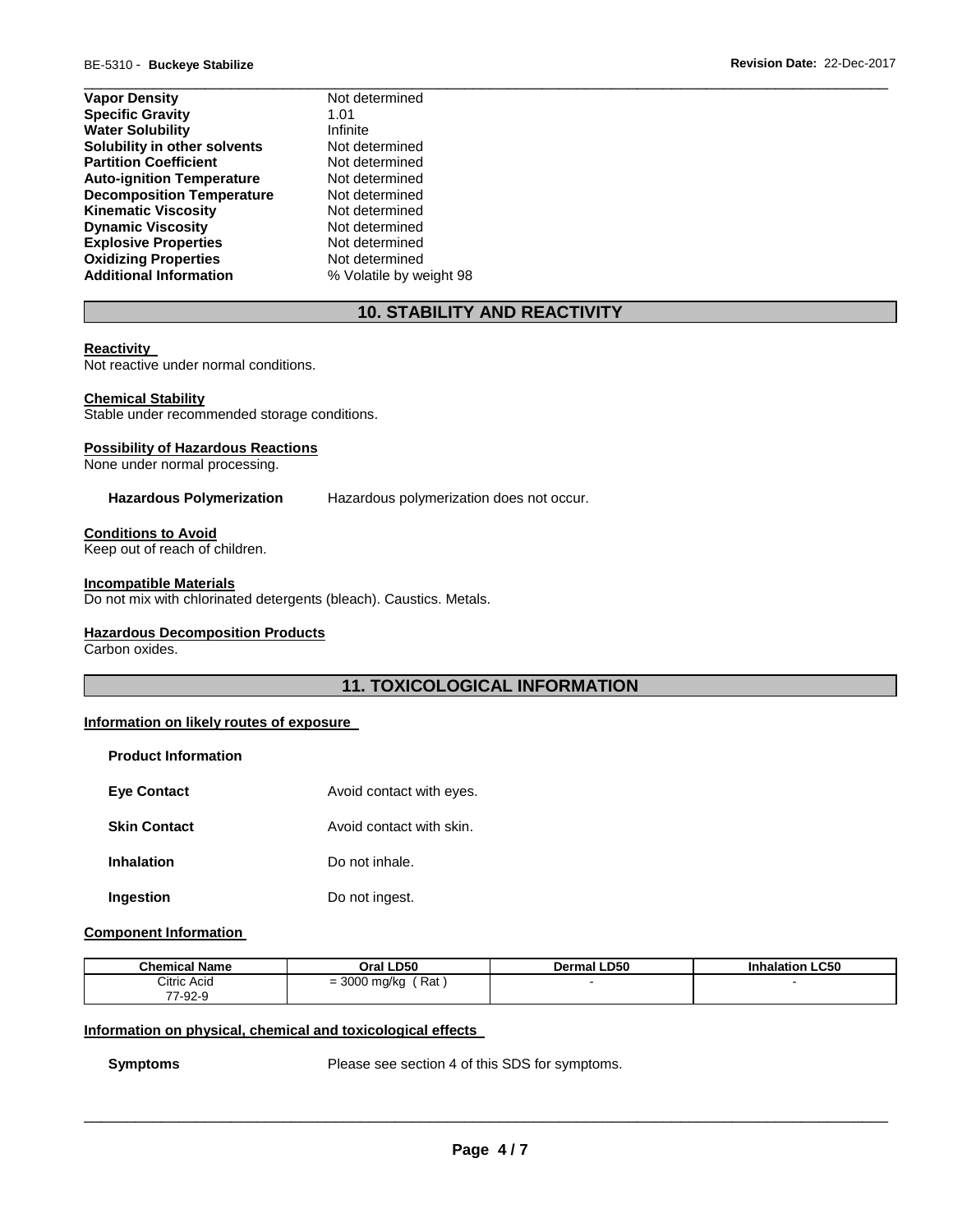#### **Delayed and immediate effects as well as chronic effects from short and long-term exposure**

**Carcinogenicity** Based on the information provided, this product does not contain any carcinogens or potential carcinogens as listed by OSHA, IARC or NTP.

#### **Numerical measures of toxicity**

Not determined

# **12. ECOLOGICAL INFORMATION**

\_\_\_\_\_\_\_\_\_\_\_\_\_\_\_\_\_\_\_\_\_\_\_\_\_\_\_\_\_\_\_\_\_\_\_\_\_\_\_\_\_\_\_\_\_\_\_\_\_\_\_\_\_\_\_\_\_\_\_\_\_\_\_\_\_\_\_\_\_\_\_\_\_\_\_\_\_\_\_\_\_\_\_\_\_\_\_\_\_\_\_\_\_

## **Ecotoxicity**

The product is not classified as environmentally hazardous. However, this does not exclude the possibility that large or frequent spills can have a harmful or damaging effect on the environment.

## **Component Information**

| <b>Chemical Name</b> | Algae/aguatic plants | Fish                  | <b>Toxicity to</b><br>microorganisms | Crustacea               |
|----------------------|----------------------|-----------------------|--------------------------------------|-------------------------|
| Citric Acid          |                      | 1516: 96 h Lepomis    |                                      | 120: 72 h Daphnia magna |
| 77-92-9              |                      | macrochirus mg/L LC50 |                                      | ma/L EC50               |
|                      |                      | static                |                                      |                         |

## **Persistence/Degradability**

Not determined.

#### **Bioaccumulation**

Not determined.

## **Mobility**

| <b>Chemical Name</b>                              | <b>Coefficient</b><br>.<br>tition<br>Partitic |
|---------------------------------------------------|-----------------------------------------------|
| Citric Acid<br>$\sim$ $\sim$ $\sim$ $\sim$ $\sim$ | 70<br>-<br>$\cdot$ .                          |
| 77-92-9                                           |                                               |

#### **Other Adverse Effects**

Not determined

# **13. DISPOSAL CONSIDERATIONS**

## **Waste Treatment Methods**

| <b>Disposal of Wastes</b> | Disposal should be in accordance with applicable regional, national and local laws and<br>regulations. |
|---------------------------|--------------------------------------------------------------------------------------------------------|
|                           |                                                                                                        |

**Contaminated Packaging** Disposal should be in accordance with applicable regional, national and local laws and regulations.

# **14. TRANSPORT INFORMATION**

| <b>Note</b> | Please see current shipping paper for most up to date shipping information, including<br>exemptions and special circumstances. |
|-------------|--------------------------------------------------------------------------------------------------------------------------------|
| <u>DOT</u>  | Not regulated                                                                                                                  |
| <b>IATA</b> | Not regulated                                                                                                                  |
| <b>IMDG</b> | Not regulated                                                                                                                  |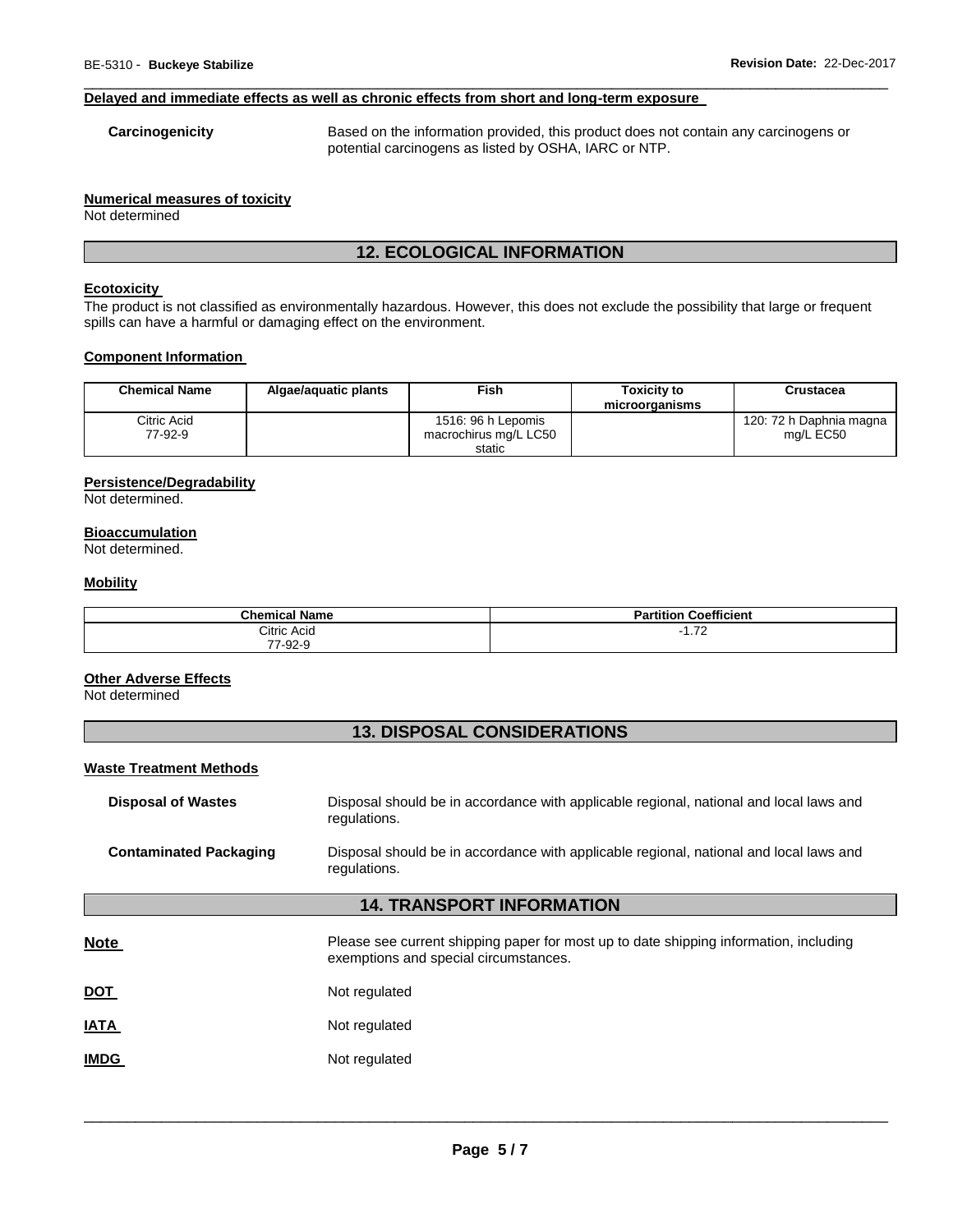## \_\_\_\_\_\_\_\_\_\_\_\_\_\_\_\_\_\_\_\_\_\_\_\_\_\_\_\_\_\_\_\_\_\_\_\_\_\_\_\_\_\_\_\_\_\_\_\_\_\_\_\_\_\_\_\_\_\_\_\_\_\_\_\_\_\_\_\_\_\_\_\_\_\_\_\_\_\_\_\_\_\_\_\_\_\_\_\_\_\_\_\_\_ **15. REGULATORY INFORMATION**

#### **International Inventories**

| <b>Chemical Name</b> | <b>TSCA</b> | <b>DSL</b> | <b>NDSL</b> | EINECS  | <b>ELINCS</b> | <b>ENCS</b> | <b>IECSC</b> | $V = 0$<br><b>NEUL</b> | <b>PICCS</b> | <b>AICS</b> |
|----------------------|-------------|------------|-------------|---------|---------------|-------------|--------------|------------------------|--------------|-------------|
| Citric Acid          | Present     |            |             | Present |               | Present     |              | Present                |              |             |

#### **Legend:**

*TSCA - United States Toxic Substances Control Act Section 8(b) Inventory* 

*DSL/NDSL - Canadian Domestic Substances List/Non-Domestic Substances List* 

*EINECS/ELINCS - European Inventory of Existing Chemical Substances/European List of Notified Chemical Substances* 

*ENCS - Japan Existing and New Chemical Substances* 

*IECSC - China Inventory of Existing Chemical Substances* 

*KECL - Korean Existing and Evaluated Chemical Substances* 

*PICCS - Philippines Inventory of Chemicals and Chemical Substances* 

*AICS - Australian Inventory of Chemical Substances* 

## **US Federal Regulations**

## **CERCLA**

This material, as supplied, does not contain any substances regulated as hazardous substances under the Comprehensive Environmental Response Compensation and Liability Act (CERCLA) (40 CFR 302) or the Superfund Amendments and Reauthorization Act (SARA) (40 CFR 355).

## **SARA 313**

Section 313 of Title III of the Superfund Amendments and Reauthorization Act of 1986 (SARA). This product does not contain any chemicals which are subject to the reporting requirements of the Act and Title 40 of the Code of Federal Regulations, Part 372

#### **CWA (Clean Water Act)**

This product does not contain any substances regulated as pollutants pursuant to the Clean Water Act (40 CFR 122.21 and 40 CFR 122.42)

#### **US State Regulations**

#### **California Proposition 65**

This product does not contain any Proposition 65 chemicals.

#### **U.S. State Right-to-Know Regulations**

This product does not contain any substances regulated under applicable state right-to-know regulations